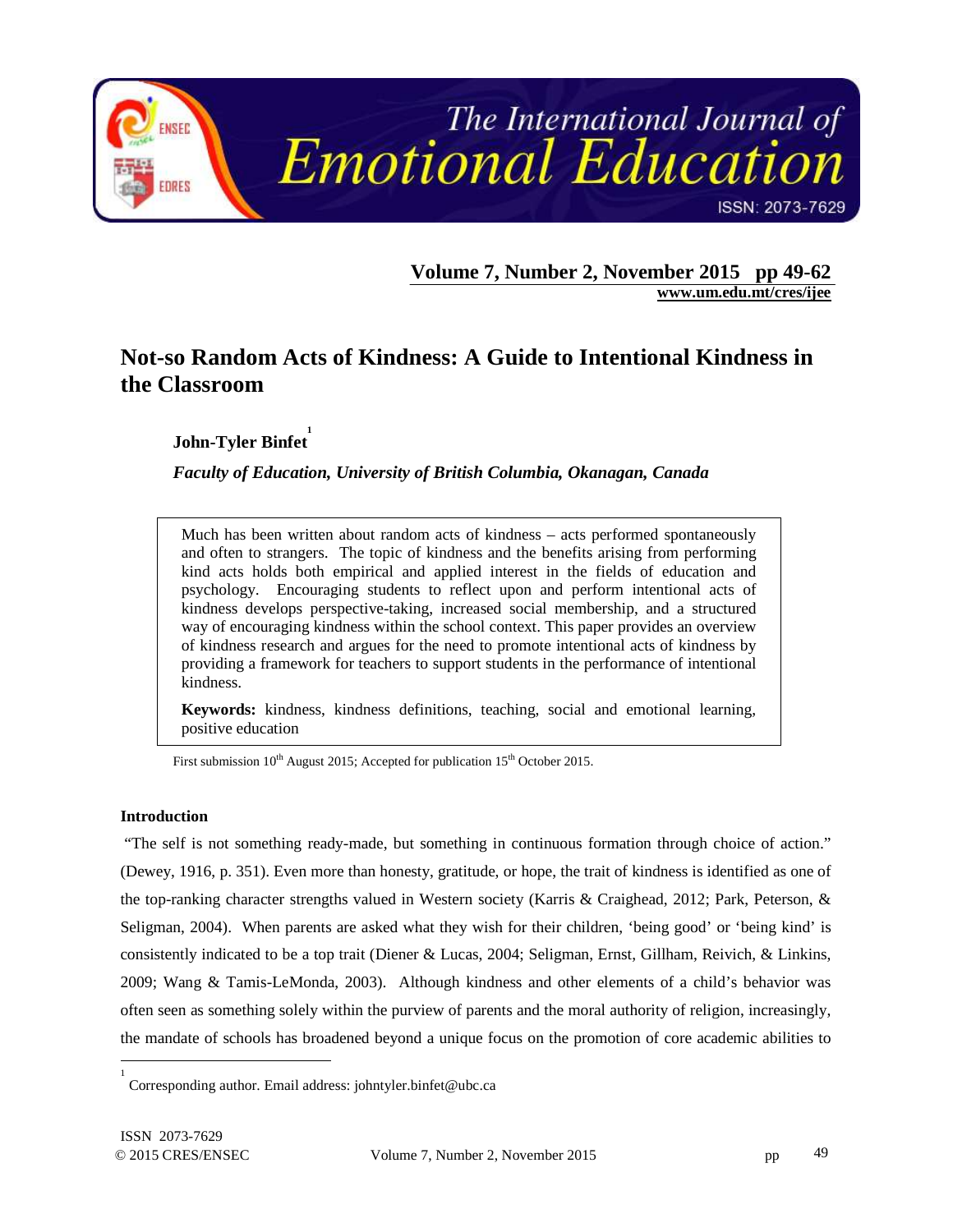incorporate students' social and emotional development (Durlak, Weissberg, Dymnicki, Taylor, & Schellinger, 2011; Jennings & Greenberg, 2009). This shift is due to educators recognizing that students are increasingly arriving to school underequipped to meet the social and emotional demands of the classroom (Jones & Bouffard, 2012; Rimm-Kaufman, Pianta, & Cox, 2000; Spivak & Farran, 2012), and to the robust research in the area of social and emotional learning (SEL) attesting to the benefits arising from interventions designed to boost students' social and emotional well-being (Durlak, Domitrovich, Weissberg, & Gullotta, 2015; Durlak et al., 2011; Zins, Elias, & Greenberg, 2003). The Collaborative for Social and Emotional Learning (CASEL, 2015) identifies five core competencies comprising SEL. These include: self-management, self-awareness, social awareness, relationship skills, and responsible decision-making. Increasingly, social and emotional competencies are recognized as the foundation for strong academic engagement, leading to optimal academic achievement (Caprara, Barbanelli, Pastorelli, Bandura, & Zimbardo, 2000; Durlak, Weissberg, Dymnicki, Taylor and Schellinger, 2011; Elias, Zins, Gracyzk and Weissberg, 2003; Suldo, Gormley, DuPaul & Anderson-Butcher, 2014; Zins, Bloodworth, Weissberg and Wallburg, 2007).

Students higher in SEL tend to fare better in school than their counterparts low in SEL competencies, and are characterized by dispositions and behaviors conducive to learning, including increased classroom participation, positive attitudes and involvement in school, increased acceptance by peers, and a studentteacher relationship in which teachers provide more instruction and offer more positive feedback (Denham, 2015; Zins, Bloodworth, Weissberg, & Walberg, 2007). The benefits to students arising from SEL interventions are not limited to improvements in dispositions and behaviours. Meta-analytic findings by Durlak and colleagues (2011) revealed an 11% gain in academic achievement for students who received an SEL intervention when compared to their counterparts who had not participated in SEL programs.

The theme of prosocial behavior, of encouraging students to enact kindness, is a common tenet across SEL programs. Interestingly, despite the school context, and teachers in particular, being well-positioned to foster kindness, the focus to date has largely been on preventing unkind and anti-social acts, such as bullying, rather than promoting prosocial behaviors such as kindness (Pryce & Fredrickson, 2013; Smith, Schneider, Smith, & Ananiadou, 2004). The idea that performing random acts of kindness is beneficial is quite pervasive in Western culture, but the intent of this paper is to argue for, and illustrate how, Intentional Acts of Kindness (IAK) should be incorporated into classrooms as a means of supporting students' social and emotional wellbeing. This paper will provide an overview of kindness research and illustrate how educators might consider encouraging and supporting students in performing IAK as a means of increasing individual student wellbeing, building positive inter-personal (teacher-student and student-student) relations, and positively contributing to class and school climate.

#### **Kindness as a Positive Psychology Intervention**

#### *Defining Kindness*

As teachers seek resources to support their lessons on kindness, they are likely to begin with a search for definitions of kindness that could be presented to students. Of the definitions emerging from a review of the extant literature, kindness is described predominantly from adult perspectives (see Table I) and teachers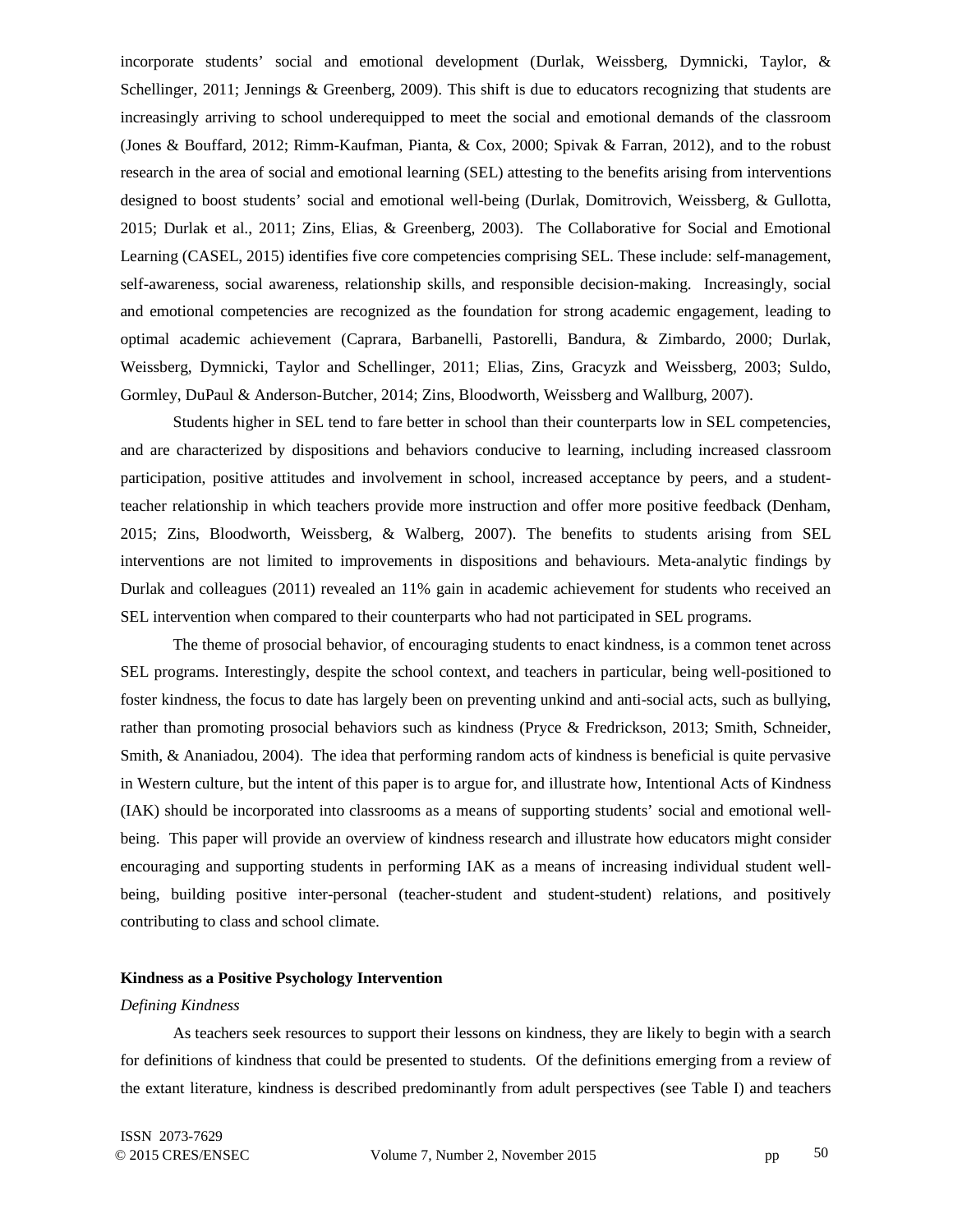are often left to devise their proper definitions of kindness to guide students. Emerging research exploring young students' (kindergarten through second grade) conceptualizations of kindness in school reveals that students enact kindness in multiple ways. "Kindness, from the perspective of young children, is an act of emotional or physical support that helps build or maintain relationships with others." (Binfet & Gaertner, 2015, pp. 36-37). Young students understand and manifest kindness by offering physical help (e.g. helping up a student who has fallen), providing emotional help (e.g. comforting a lonely student), including others (e.g. inviting a student to join an established team), and sharing.

#### **Table I. Definitions of kindness**

|     | <b>Definition</b>                                                                                                                                                                                                               | <b>Source</b>                                                              |
|-----|---------------------------------------------------------------------------------------------------------------------------------------------------------------------------------------------------------------------------------|----------------------------------------------------------------------------|
| 1.  | "Kindness is a combination of emotional, behavioural, and<br>motivational components."                                                                                                                                          | Kerr, O'Donovan, & Pepping,<br>(2014, p. 20)                               |
|     | "Kind acts are behaviours that benefit other people, or make others<br>happy."                                                                                                                                                  | Kerr, O'Donovan, & Pepping,<br>(2014, p. 23)                               |
| 2.  | " kindness is a behavior driven by the feeling of compassion" and<br>that when we "act on this feeling of compassion in a helpful and<br>caring way, this behavior becomes an act of kindness"                                  | Long, (1997, p. 243)                                                       |
| 3a. | "This character strength describes the pervasive tendency to be nice<br>to other people – to be compassionate and concerned about their<br>welfare, to do favors for them, to perform good deeds, and to take<br>care of them." | Peterson & Seligman (2004, p.<br>296)                                      |
| 3b. | "Doing favors and good deed for others."                                                                                                                                                                                        | Peterson & Seligman (2004, p.<br>296)                                      |
| 4.  | " voluntary, intentional behaviors that benefit another and are not<br>motivated by external factors such as rewards or punishments."                                                                                           | Eisenberg, (1986, p. 63)                                                   |
| 5.  | " an assertion of self that is positive in feeling and intention."                                                                                                                                                              | Cataldo, (1984, p. 17)                                                     |
| 6.  | "An activity that promotes positive relationships."                                                                                                                                                                             | Layous, Nelson, Oberle,<br>Schonert-Reichl, &<br>Lyubomirsky (2012, p. 1)  |
| 7.  | enacting kind behavior toward other people."                                                                                                                                                                                    | Otake, Shimai, Tanaka-<br>Matsumi, Otsui, &<br>Fredrickson, (2006, p. 362) |
| 8.  | " a motivation that is sometimes inferred from the fact that one<br>person benefits another."                                                                                                                                   | Baldwin & Baldwin (1970, p.<br>30)                                         |
| 9.  | "Kindness, from the perspective of young children, is an act of<br>emotional or physical support that helps build or maintain<br>relationships with others."                                                                    | Binfet & Gaertner, (2015, pp.<br>$36-37$ ).                                |

*Research on Kindness Interventions*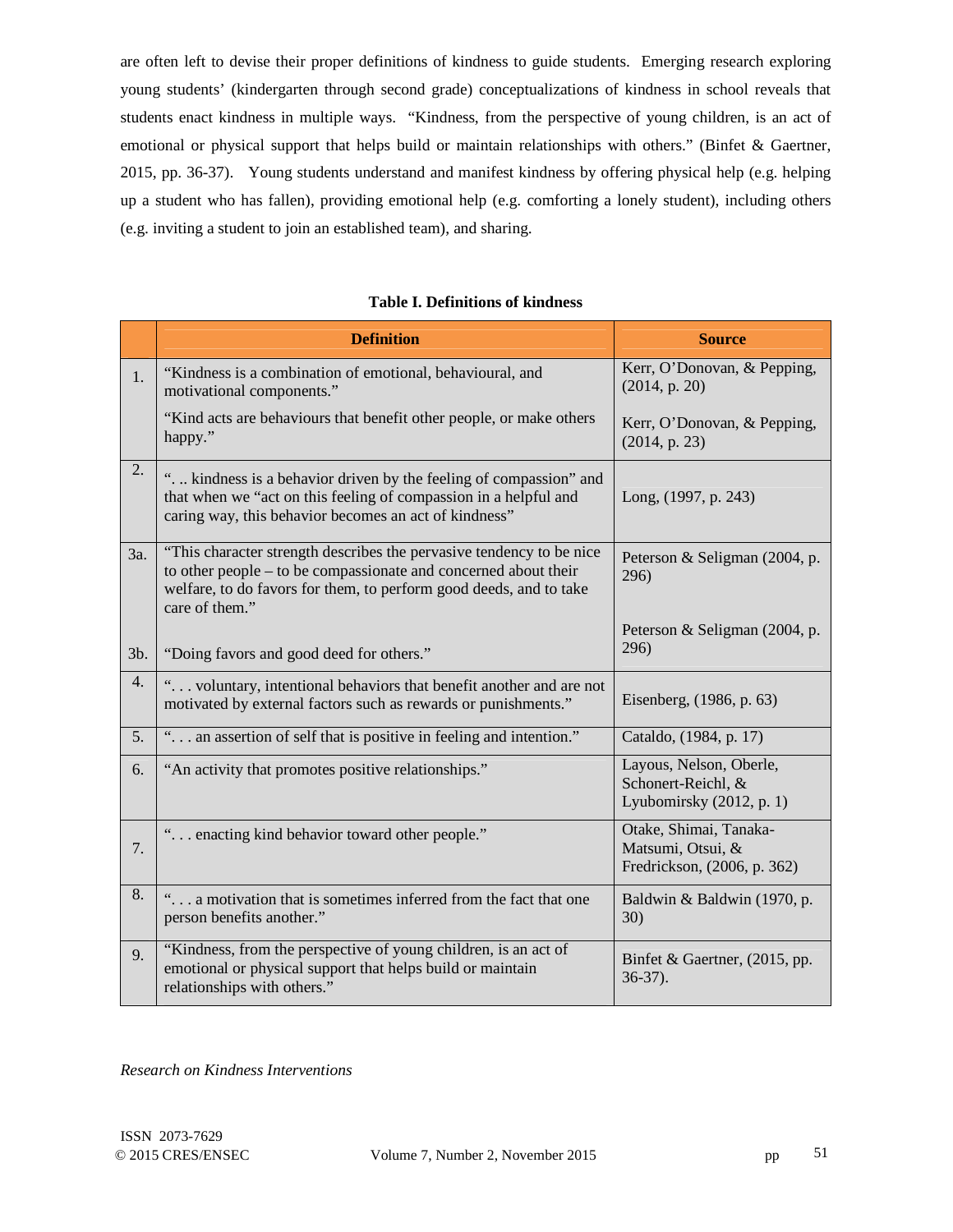Encouraging students to perform acts of kindness can be considered a positive psychology intervention (PPI). Positive psychology, a field of psychology that has an increasingly strong foothold in education, shifts the focus in schools from 'what's wrong and needs fixing?' to a focus on the 'strengths and attributes' of students. A derivative field of positive psychology called 'Positive Education' has emerged and has the mandate of teaching students well-being skills – skills that reduce negative affect, increase life satisfaction, and foster learning and creative thinking (Seligman et al., 2009). For additional information on positive education, the reader is directed to the International Positive Education Network (IPEN, 2015). Schools and teachers in particular are well-positioned to implement PPIs and this paper provides a brief overview of kindness intervention research followed by a proposed structure for educators to encourage students to engage in IAK.

PPIs to boost well-being have taken many forms and those proving effective in promoting increases in participants' subjective well-being include having participants count their blessings (Emmons & McCullough, 2003; Froh, Sefick, & Emmons, 2008; Seligman, Steen, Park, & Peterson, 2005), set personal goals (Green, Oades, & Grant, 2006; Sheldon, Kasser, Smith, & Share, 2002), express gratitude (Seligman, Steen, Park, & Peterson, 2005; Sheldon & Lyubomirsky, 2006), and, most relevant to the present article, practice kindness (Layous, Nelson, Oberle, Schonert-Reichl & Lyubomirsky, 2012; Otake, Shimai, Tanaka-Matsumi, Otsui & Fredrickson, 2006).

Layous and colleagues (2012) randomly assigned nine to 11 year-olds  $(N = 415)$  to either a kindness condition in which they performed three acts of kindness or to a control condition in which they mapped places they visited. Findings indicated that participants' in the kindness condition experienced improved well-being and peer popularity (as measured by sociometric peer ratings). In another study examining the effects of kindness on university students' well-being (*N* = 119), Otake and colleagues (2006) asked participants to count or track the number of kind acts they performed over the course of one week. The findings indicated that participants in the kindness counting intervention, in comparison to control participants, experienced increased levels of happiness and gratitude. A third study by Kerr and colleagues (2014) had outpatient adult clients  $(N = 48)$  waiting for psychological treatment list up to five kind acts they had committed each day over the course of 14 days and to rate their intensity of kindness acts on a 7-point Likert-type scale (i.e., somewhat to extremely). Results indicated that, on average, participants completed 2.5 kind acts daily and rated the intensity of their acts 4.5/7.0. Consistent with findings from other kindness intervention research, participants in the kindness condition reported increased well-being (as reflected by greater life satisfaction, optimism, and connectedness to others). Finally, a study by Lyubomirsky, Sheldon, and Schkade (2005), asked university students to complete five kind acts each week over the course of six weeks. Consistent with other kindness intervention research, their findings indicated students in the kindness intervention group experienced increased levels of well-being. A salient finding arising from this research suggested that the timing of one's kind acts may be key to fostering well-being. Participants in this study who performed their five acts on the same day demonstrated significant gains in well-being over participants who spread their kind acts out over the course of each week.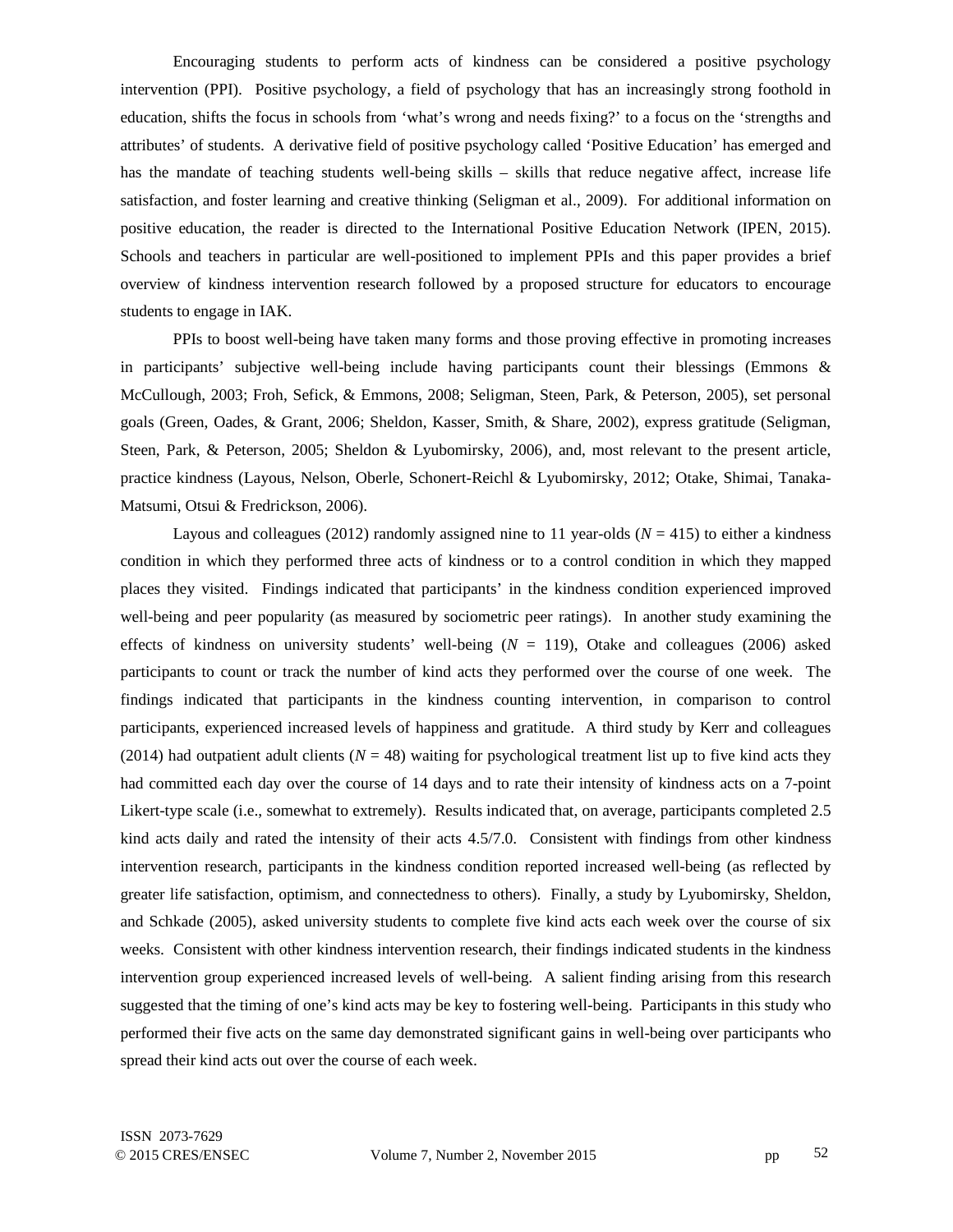#### *The Benefits of Kindness*

There are a number of reasons teachers should consider implementing kindness curricula into their lessons and classrooms. First, and quite appealing to budget-strained schools, having students complete PPIs such as a kindness assignment is not a cost prohibitive intervention (McCabe, Bray, Kehle, Theodore, & Gelbar, 2011). Students are able to craft acts of kindness involving only their time and effort. Second, having students complete kindness activities is frequently in alignment with both the teacher's and the larger school's mission statement – notably, to consider the feelings of others, to treat others with respect, and to behave in ways that engender cohesion. Third, PPIs may be implemented at the classroom or entire school level and can serve to promote well-being in all students, not only those deemed at-risk (Meyers & Meyers, 2003). PPIs not only encourage students to be kind, but also can help identify students who struggle to be kind. And last, a salient advantage of having students enact kindness and one that is not immediately apparent to students themselves; is that frequently the initiators of kindness reap the most well-being benefits. Post (2005), building upon the work of Sternberg (2001), attests to the "helper's high" and writes: "People engaged in helping behavior do generally report feeling good about themselves, and this has measurable physiological correlates." (p. 70). Post further argues that doing good for others broadens the initiator's thought repertoire and encourages perspective-taking or what he calls "other regarding behaviors." (2005, p. 71). There are numerous reported benefits to being kind and perhaps Kerr, O'Donovan, and Pepping (2014) sum it up best: "Acts of kindness can build trust and acceptance between people, encourage social bonds, provide givers and receivers with the benefits of positive social interaction, and enable helpers to use and develop personal skills and thus themselves." (p. 20)

#### *Kindness Considerations*

Emerging research indicates that the structure and dosage of PPIs are important (Lyubomirsky  $\&$ Layous, 2013). Findings indicate that interventions in which participants engaged in structured versus selfinitiated activities over the course of one week experienced increased well-being (Buchanan & Bardi, 2010; Lyubomirsky et al., 2005; Lyubomirsky & Layous, 2013). Additionally, the more effort participants put into their kind acts, the greater the well-being benefits they receive (Nelson et al., 2012). Finally, having participants engage in both planning their PPI activities and in enacting a variety of activities (versus repeating the same kind act) have been shown to increase participants' well-being (Buchanan & Bardi, 2010; Lyubomirsky et al., 2005; Nelson et al., 2012; Sheldon, Boehm, & Lyubomirsky, 2012). The optimal 'dosage of kindness' (how many acts students perform) is difficult to discern (Lyubomirsky & Layous, 2013). Since several studies have participants count up to or perform five acts of kindness over the course of one week (Lyubomirsky et al., 2005; Lyubomirsky & Layous, 2013), this is presented here as a starting point for teachers wishing to have students participate in IAK.

#### **A Framework for Intentional Acts of Kindness**

*Step one – Creating a recipient bank.* One way to increase engagement in students, especially students for whom enacting kindness is unfamiliar or who may be initially reluctant to perform IAK, is to

ISSN 2073-7629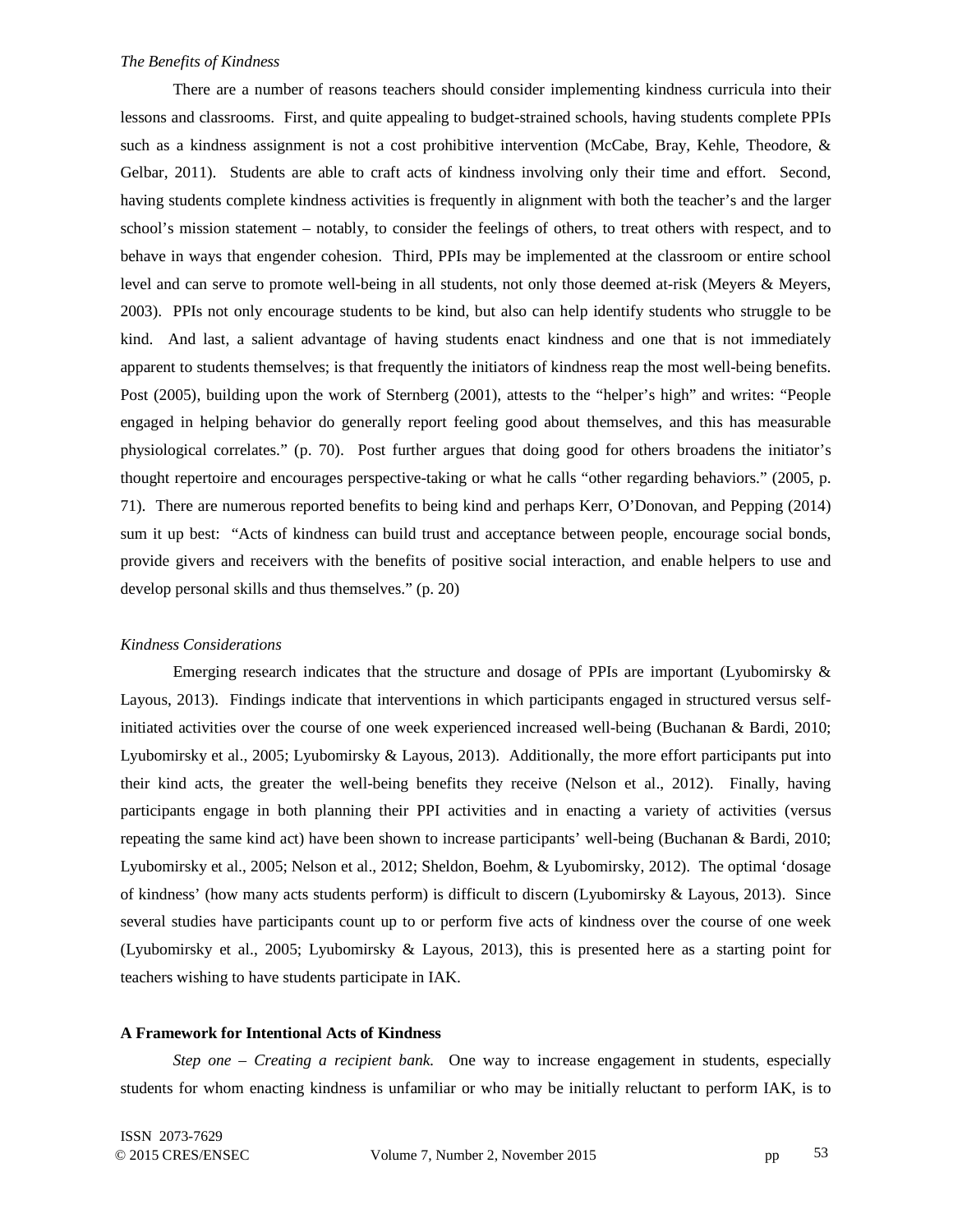have them generate a bank of recipients (see Appendix). The bank of recipients is a list of all the familiar and unfamiliar individuals or agencies (e.g. local animal shelter) in need of receiving kindness or who would appreciate having something kind done for them. Once generated, the list may be categorized from 'most familiar' to 'least familiar' to further aid the student in planning his or her acts of kindness. Having a bank from which to draw helps reduce barriers or obstacles for students by initiating and contextualizing their kind act. Generating the bank of recipients requires perspective-taking (i.e. Who might need kindness? Why might this person appreciate a kind act?)

*Steps two and three – Planning acts.* The second step requires students to reflect upon each aspect of their act of kindness, including their intended recipient (i.e., familiar or unfamiliar), the nature of the kind act they would like to execute (i.e. does it involve the offering of a material good, time, and/or energy?), whether the kindness will be done anonymously or with the initiator's identity being known, figuring out the details of the act (i.e. what are the steps involved to realize the kind act?), the timing of the act (i.e. when is an appropriate time to execute the kind act?), execution of the act, and reflecting upon the process and recipient's reaction, if known.

*Step four – Verification of acts.* Once students have planned each of their IAK, it is important that the teacher verify that the acts do not put students themselves or the recipients in danger (e.g. requiring unsupervised travel across the city to enact, that the student does not enter the private residence of a recipient unsupervised, etc.) and that the proposed acts are in alignment with expectations (e.g. that acts are of sufficient complexity and effort for the student's grade level, that the proposed acts do not require unrealistic materials to execute). For acts to be conducted away from the immediate school site, planning sheets may be sent home for parental approval. Some acts may involve the assistance of parents (e.g. for transportation).

*Steps five and six – Establishing a timeline and enacting kindness.* Once each of the proposed acts has been verified, students may draft a timeline for the execution of each of their acts. As is typical with school assignments, teachers may impose a deadline for the completion of the proposed acts.

*Step seven – Reflecting upon kindness.* Once all kind acts have been completed, students are then encouraged to reflect upon what they did by responding to a series of guided prompts. These prompts are designed to encourage both perspective-taking and introspection. That is, what can be learned about others and what can be learned about oneself?

#### **Conclusion**

Guiding students through the planning and execution of IAK holds potential benefits for not just students and the recipients of their kindness, but also for teachers, for the class, and for the school community. When developmentally adapted, the use of IAK is suitable for students of all ages; however IAK might be especially well-suited to incorporating into middle and high school curricula. There is a dearth of SEL programs targeted to adolescents (Williamson, Modecki, & Guerra, 2015) as the bulk of SEL programs are geared for younger students. As Saunders (2015), in his review of mindfulness interventions for adolescents, notes: "There are windows of opportunity in the lifespan when specific brain regions and networks are particularly modifiable, and the introduction of certain forms of enrichment (i.e., mindfulness) could produce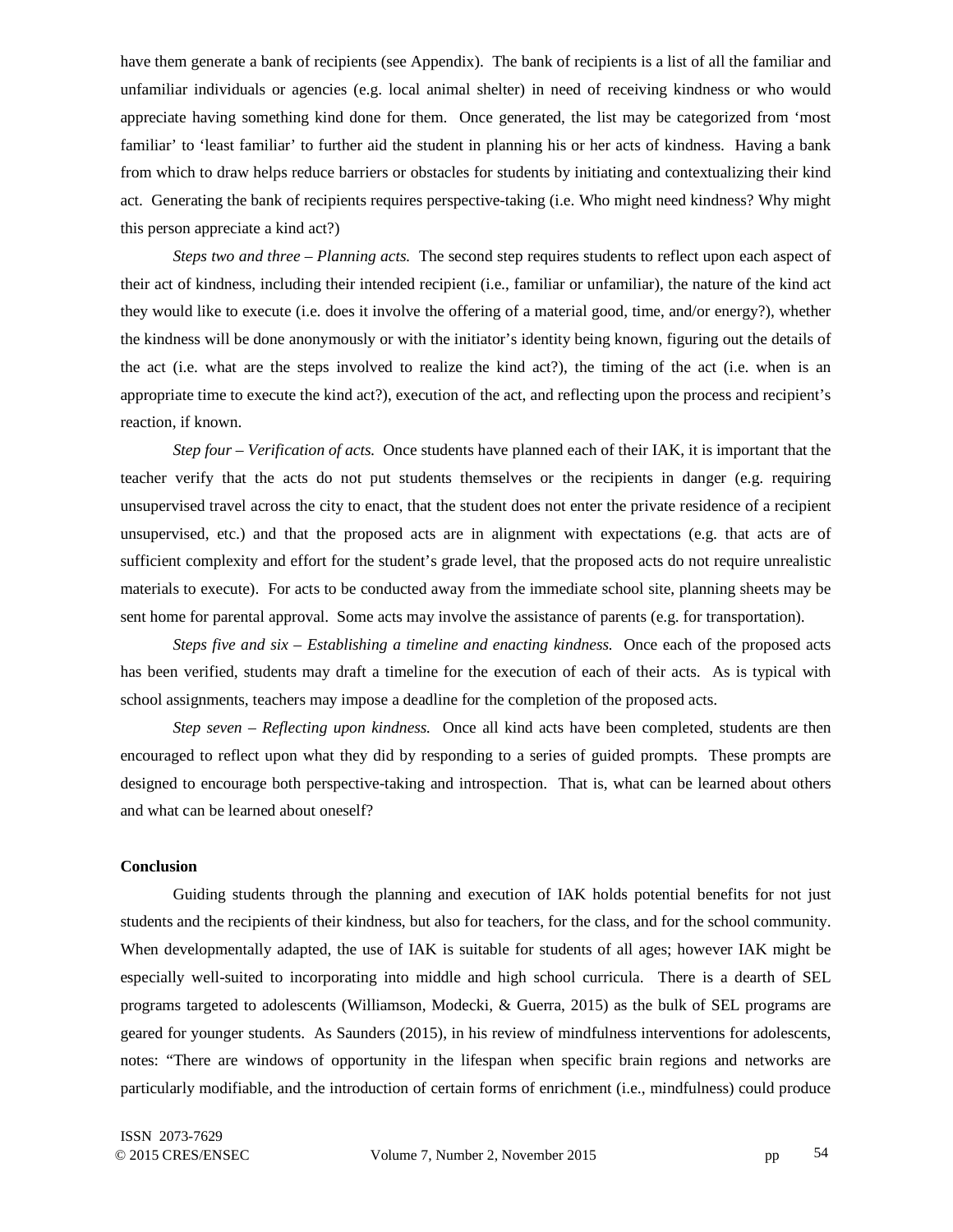salutary effects." (p. 438). Adolescence is a time of biological, cognitive, and physiological change and welldeveloped social and emotional competencies can help adolescents navigate these changes (e.g. expressing frustration, asking for help, providing and receiving support).

Our discussion thus far has focused upon the benefits to individual students and it is important to recognize that teachers who guide students through IAK stand to benefit as well. Given the documented benefits to students themselves from performing acts of kindness, a teacher who supports and encourages students to enact kindness stands to teach transformed students – students who have participated in activities that encouraged both perspective-taking and introspection. Previous research that saw students perform acts of kindness saw boosts to students' well-being and this research follows protocols used by evidence-based interventions. With students' well-being bolstered, there is potential for increased student engagement in lessons, for an increased quality of peer and student-teacher interactions, and for the possibility of continued kind acts taking place within the learning context. As Dewey's (1916) opening quotation suggests, the actions taken by students stand to form and inform their sense of self. Teachers who encourage and support students to act kindly provide opportunities to encourage the 'continuous formation' of students, moving them forward to become prosocial agents within their school and larger communities.

Last, as many of the students' kind acts are likely to take place within the immediate school community, the school as a whole stands to profit with a notable increase in both positive school affect and climate. Fowler and Christakis (2010) have written of the 'ripple effect' arising when prosocial activities are encouraged. Acts of kindness have a way of encouraging more of the same. As teachers seek ways to encourage prosocial behavior in students, the use of IAK helps teachers educate the 'whole child' – moving beyond just curricular content mastery to education of skills that will safeguard students social and emotional well-being and yet still have the corollary effects of benefiting curricular engagement, student development, and class and school community enrichment.

#### **References**

Baldwin, C. P. & Baldwin, A. L. (1970). Children's judgments of kindness. *Child Development, 41*(1), 29-47.

- Binfet, J. T. & Gaertner, A. (2015). Children's conceptualizations of kindness at school. *Canadian Children, 40,* 27-39.
- Buchanan, K. E. & Bardi, A. (2010). Acts of kindness and acts of novelty affect life satisfaction. *Journal of Social Psychology, 150,* 235-237.
- Caprara, G. V., Barbanelli, C., Pastorelli, C., Bandura, A. & Zimbardo, P. G. (2000). Prosocial foundations of children's academic achievement. *Psychological Science, 11,* 302-306.
- Cataldo, C. Z. (1984). Assertive kindness and the support of early prosocial behavior. *Peace and Change, 10,*  13-22.
- Collaborative for Academic, Social, and Emotional Learning (CASEL). (2015). What is SEL? Retrieved on 15th June 2015 from *http://casel.org/why-it-matters/what-is-sel*.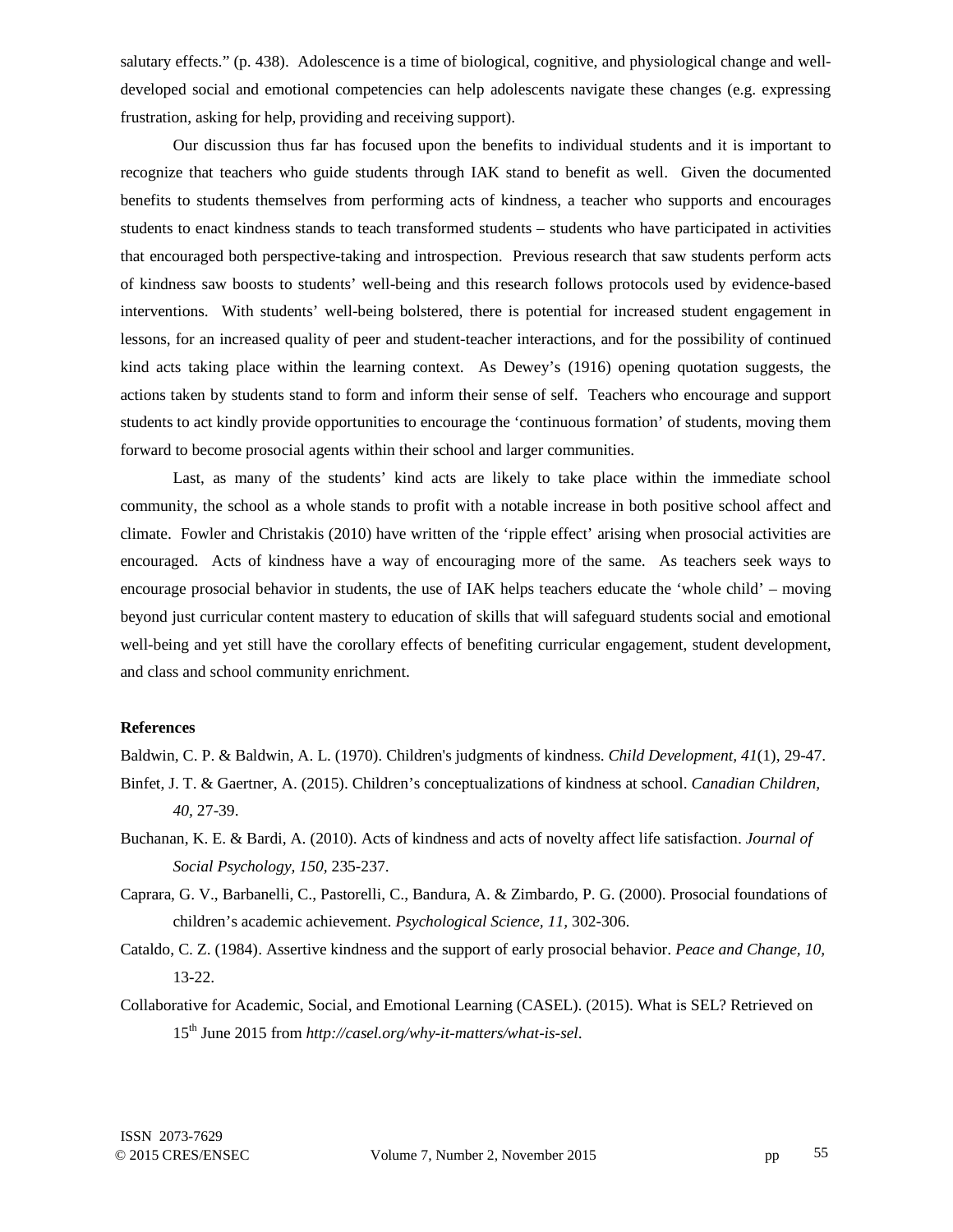- Denham, S. A. (2015). Assessment of SEL in educational contexts. In J. Durlak, C. Domitrovich, R. Weissberg, & T. Gullotta (Eds.), *Handbook of Social and Emotional Learning* (pp. 285-300). New York: The Guilford Press.
- Dewey, J. (1916). *Democracy and education.* New York: The Free Press.
- Diener, M. L. & Lucas, R. E. (2004). Adults' desires for children's emotions across 48 countries. *Journal of Cross-Cultural Psychology, 35,* 525-547.
- Durlak, J. A., Domitrovich, C. E., Weissberg, R. P. & Gullotta, T. P. (2015) *Handbook of Social and Emotional Learning*. New York: The Guilford Press.
- Durlak, J. A., Weissberg, R. P., Dymnicki, A. B., Taylor, R. D. & Schellinger, K. B. (2011). The impact of enhancing students' social and emotional learning: A meta-analysis of school-based interventions. *Child Development, 82,* 405-432.
- Eisenberg, N. (1986). *Altruistic emotion, cognition and behavior.* Hillsdale, NJ: Erlbaum.
- Elias, M. J., Zins, J. E., Graczyk, P. A. & Weissberg, R. P. (2003). Implementation, sustainability, and scaling up of social-emotional and academic innovations in public schools. *School Psychology Review, 32,*  303-319.
- Emmons, R. A. & McCullough, M. E. (2003). Counting blessings versus burdens: An experimental investigation of gratitude and subjective well-being in daily life. *Journal of Personality and Social Psychology, 84,* 377-389.
- Fowler, J. H. & Christakis, N. A. (2010). Cooperative behavior cascades in human social networks. Proceedings of the National Academy of Sciences, 107, 5334-5338.
- Froh, J. J., Sefick, W. J. & Emmons, R. A. (2008). Counting blessings in early adolescents: An experimental study of gratitude and subjective well-being. *Journal of School Psychology, 46,* 213-233.
- Green, L. S., Oades, L. G. & Grant, A. M. (2006). Cognitive-behavioral, solution-focused life coaching: Enhancing goal striving, well-being, and hope. *The Journal of Positive Psychology, 1,* 142-149.
- International Positive Education Network (2015). What is IPEN? Retrieved on 15<sup>th</sup> June 2015 from www.ipositive-education.net.
- Jennings, P. A. & Greenberg, M. T. (2009). The prosocial classroom: Teacher social and emotional competence in relation to student and classroom outcomes. *Review of Educational Research, 79,* 491- 525.
- Jones, S. M. & Bouffard, S. M. (2012). Social and emotional learning in schools: From programs to strategies. *Society for Research on Child Development Social Policy Report, 25*(4), 1-33.
- Karris, M. A. & Craighead, W. E. (2012). Differences in character among U.S. college students. *Individual Differences Research,10,* 69-80.
- Kerr, S. L., O'Donovan, A. & Pepping, C. A. (2014). Can gratitude and kindness interventions enhance wellbeing in a clinical sample? *Journal of Happiness Studies, 16,* 17-36.
- Layous, K., Nelson, K., Oberle, E., Schonert-Reichl, K. & Lyubomirsky, S. (2012). Kindness counts: Prompting prosocial behavior in preadolescents boosts peer acceptance and well-being. *PLoS ONE, 7*(12), e51380.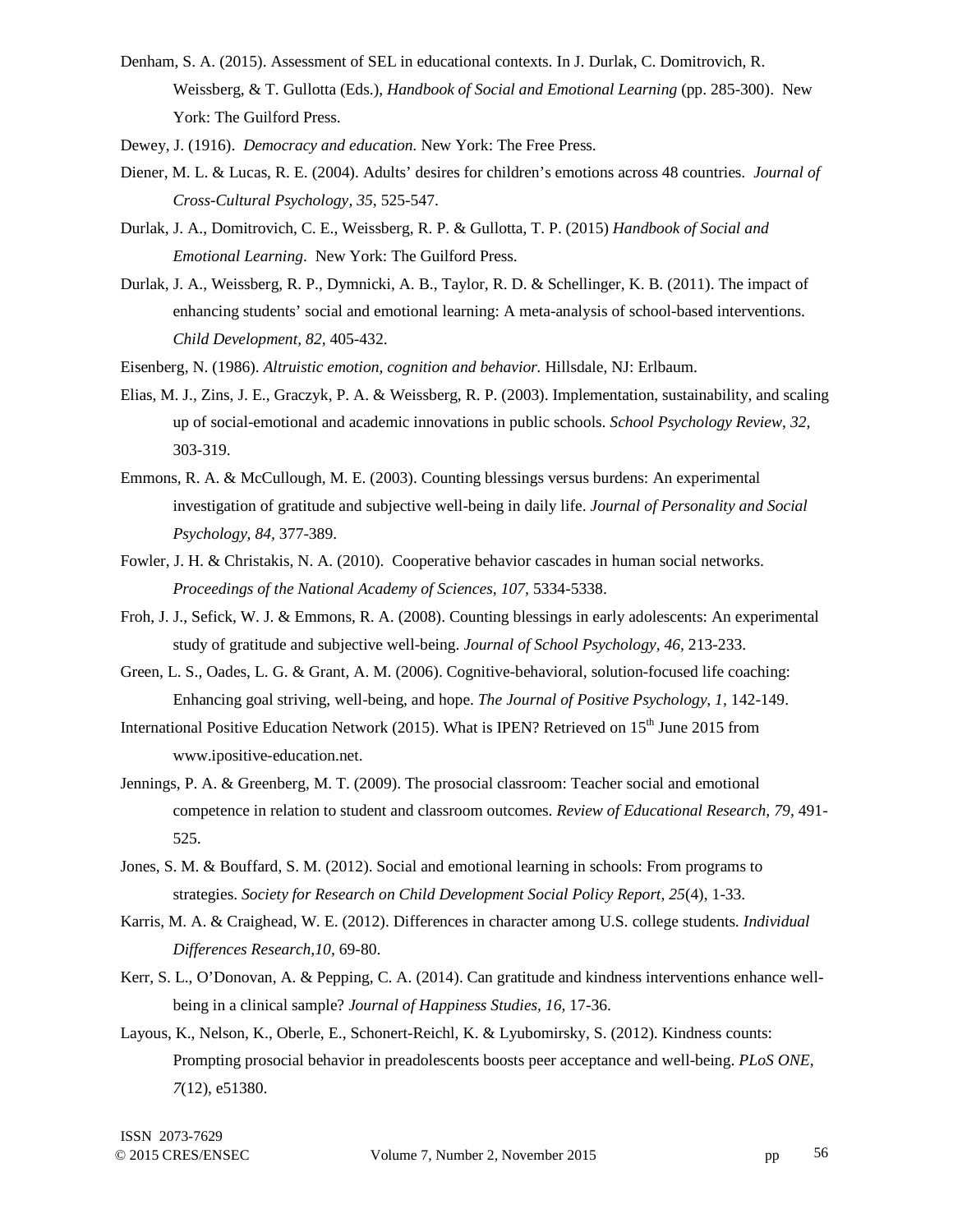Long, N. J. (1997). The therapeutic power of kindness*. Reclaiming Children and Youth, 5*(4), 242-246.

- Lyubomirsky, S. & Layous, K. (2013). How do simple positive activities increase well-being? *Current Directions in Psychological Science, 22,* 57-62.
- Lyubomirsky, S., Sheldon, K. M. & Schkade, D. (2005). Pursuing happiness: The architecture of sustainable change. *Review of General Psychology, 9,* 111-131.
- McCabe, K., Bray, M. A., Kehle, T. J., Theodore, L. A. & Gelbar, N. W. (2011). Promoting happiness and life satisfaction in school children. *Canadian Journal of School Psychology, 26,* 177-192.
- Meyers, J. & Meyers, B. (2003). Bi-directional influences between positive psychology and primary prevention. *School Psychology Quarterly, 18,* 222-229.
- Nelson, S. K., Della Porta, M. D., Jacobs Bao, K., Lee, H. C., Choi, I. & Lyubomirsky, S. (2012). *"It's up to you": Experimentally manipulated autonomy support for prosocial behavior improves well-being in two cultures over six weeks.* Manuscript submitted for publication.
- Otake, K., Shimai, S., Tanaka-Matsumi, J., Otsui, K. & Fredrickson, B. L. (2006). Happy people become happier through kindness: A counting kindness intervention. *Journal of Happiness Studies, 7,* 361- 375.
- Park, N., Peterson, C. & Seligman, M.E., (2004). Strengths of character and well-being. *Journal of Social and Clinical Psychology, 23,* 603-619.
- Peterson, C. & Seligman, M. E. (2004). *Character strengths and virtues: A handbook and classification*. New York: Oxford Press.
- Post, S. G. (2005). Altruism, happiness, and health: It's good to be good. *International Journal of Behavioral Medicine, 12,* 66-77.
- Pryce, S. & Frederickson, N. (2013). Bullying behaviour, intentions and classroom ecology. *Learning Environment Research, 16,* 183-199.
- Rimm-Kaufman, S. E., Pianta, R. C. & Cox, M. J. (2000). Teachers' judgments of problems in the transition to kindergarten. *Early Childhood Research Quarterly, 15,* 147-166.
- Saunders, D. C. (2015). Being mindful of mindfulness: Past, present, and future of mindfulness in child and adolescent psychiatry. *Journal of the American Academy of Child & Adolescent Psychiatry, 54, 437-*439.
- Seligman, M. E. P., Ernst, R. M., Gillham, J., Reivich, K. & Linkins, M. (2009). Positive education: Positive psychology and classroom interventions. *Oxford Review of Education, 35,* 293-311.
- Seligman, M. E., Steen, T. A., Park, N. P. & Peterson, C. (2005). Positive psychology progress: Empirical validation of interventions. *American Psychologist, 60,* 410-421.
- Sheldon, K. M. & Lyubomirsky, S. (2006). How to increase and sustain positive emotion: The effects of expressing gratitude and visualizing best possible selves. *The Journal of Positive Psychology, 1,* 73- 82.
- Sheldon, K. M., Boehm, J. K. & Lyubomirsky, S. (2012). Variety is the spice of happiness: the hedonic adaptation prevention (HAP) model. In I. Boniwell & S. David (Eds.), *Oxford handbook of happiness*  (pp. 901-914). Oxford, England: Oxford University Press.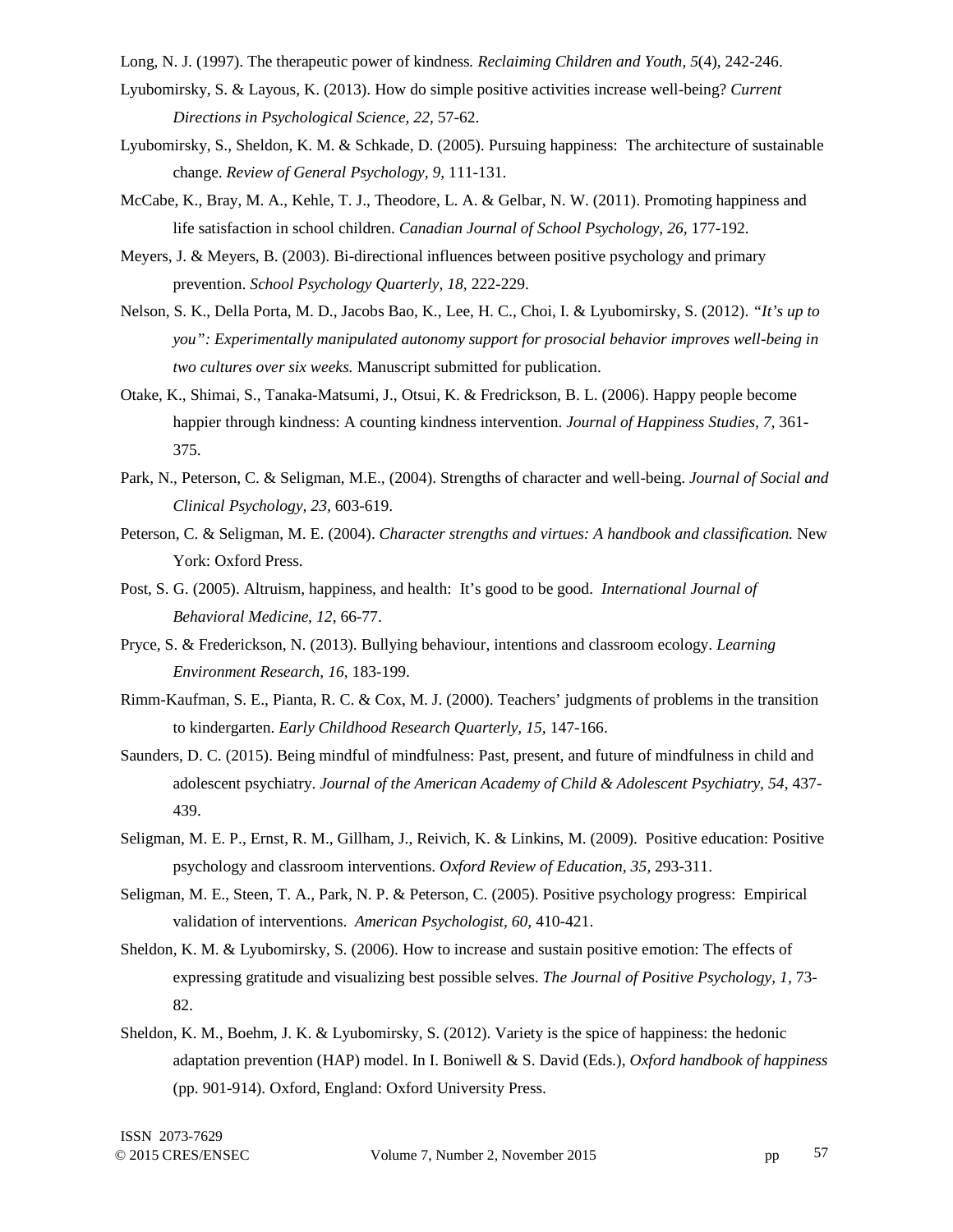- Sheldon, K. M., Kasser, T., Smith, K. & Share, T. (2002). Personal goals and psychological growth: Testing an intervention to enhance goal-attainment and personality integration. *Journal of Personality, 70,* 5- 31.
- Smith, D. J., Schneider, B. H., Smith, P. K. & Ananiadou, K. (2004). The effectiveness of whole-school antibullying programmes: A synthesis of evaluation research. *School Psychology Review, 33,* 548- 561.
- Spivak, A. L. & Farran, D. C. (2012). First-grade teachers behaviors and children's prosocial actions in classrooms. *Early Education and Development, 23,* 623-639.
- Sternberg, E. M. (2001). *The balance within: The science connecting health and emotions.* New York: Freeman.
- Suldo, S. M., Gormley, M. J., DuPaul, G. J. & Anderson-Butcher, D. 2014. The impact of school mental health on student and school-level academic outcomes: Current status of the research and future directions. *School Mental Health* 6: 84-98.
- Wang, S. & Tamis-Lemonda, C. S. (2003). Do child-reading values in Taiwan and the United States reflect cultural values of collectivism or individualism? *Journal of Cross-Cultural Psychology, 34,* 629-642.
- Williamson, A. A., Modecki, K. L. & Guerra, N. G. (2015). Social and emotional learning programs in high school. In R. Weissberg, C. Domitrovich, J. Durlak, & T. Gullotta (Eds.). *The Handbook of Social and Emotional Learning (SEL): Research and Practice* (pp. 181-196). New York: Guilford Press.
- Zins, J. E., Bloodworth, M. R., Weissberg, R. P. & Walberg, H. J. (2007). The scientific base linking social and emotional learning to school success. *Journal of Educational and Psychological Consultation, 17,* 191-210.
- Zins, J. E., Elias, J. J. & Greenberg, M. T. (2003). Facilitating success in school and in life through social and emotional learning. *Perspectives in Education, 21,* 59-60.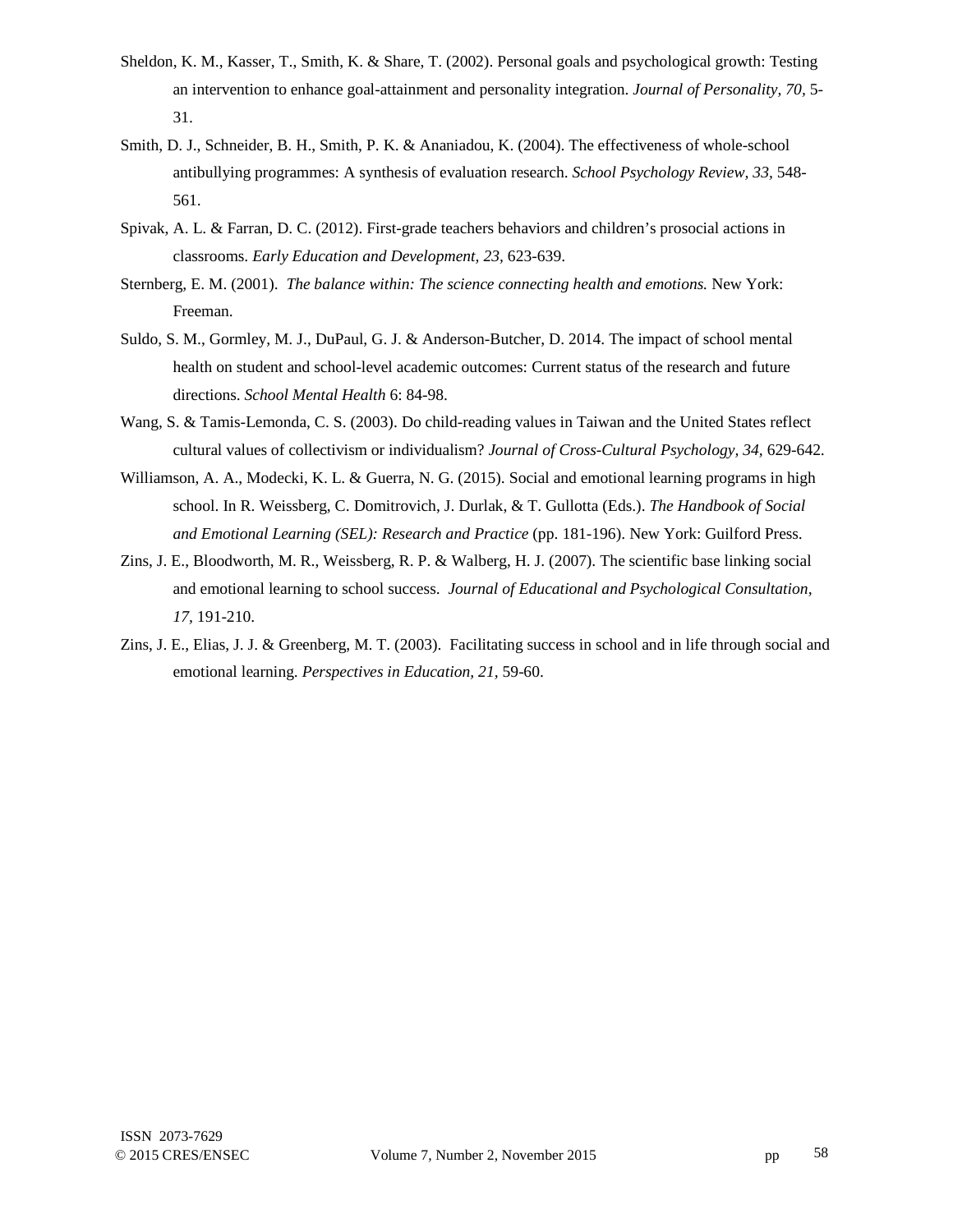| M |
|---|
|   |

Date: \_\_\_\_\_\_\_\_\_\_\_\_\_\_\_\_\_\_\_\_\_\_\_

## Intentional Kindness Planning Sheet  $\overline{\mathbf{w}}$



Brainstorm a list of all the people or places in your school or community you think could use some kindness.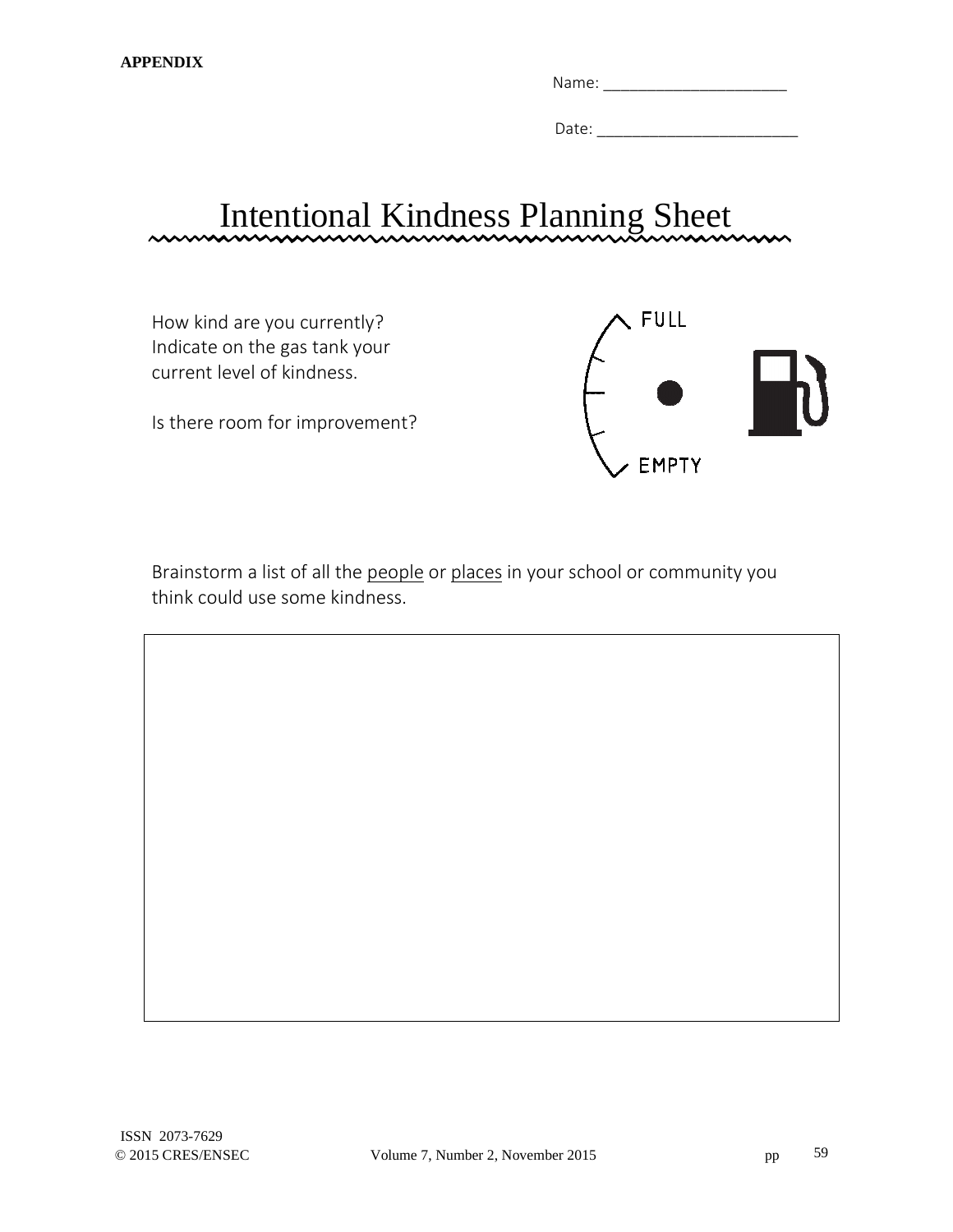*STEPS WHAT TO CONSIDER:* 

| <i>RECIPIEN</i> 1 | STEP 1:<br><b>Identify your Recipient</b>                 | Someone you know/ Familiar<br>location<br>$-OR -$<br>A stranger/Unfamiliar location                                |  |
|-------------------|-----------------------------------------------------------|--------------------------------------------------------------------------------------------------------------------|--|
| MECHANISM         | STEP 2:<br>Decide on the kind of<br>kindness you will do  | Materials (e.g., giving an object,<br>making something)<br>$-OR -$<br>Time or Energy (e.g., helping<br>someone)    |  |
| FORMAT            | STEP 3:<br>Decide if you want to be<br>known or anonymous | Known<br>$-OR -$<br>Anonymously (the recipient<br>won't know it was you!)                                          |  |
| PREPARATION       | STEP 4:<br>Figure out the details                         | What's involved?<br>What do you need?<br>Prepare your materials & gather<br>supplies                               |  |
| SCHEDULE          | STEP 5:<br>When is a good time?                           | When?<br>When would be the best time to<br>do your kind act?                                                       |  |
| EXECUTION         | STEP 6:<br>Do your act of kindness                        | Execute                                                                                                            |  |
| EVALUATION        | STEP 7:<br>Assessment                                     | How did it go?<br>Did your act go as you planned?<br>How do you think your recipient<br>felt?<br>How did you feel? |  |
|                   |                                                           |                                                                                                                    |  |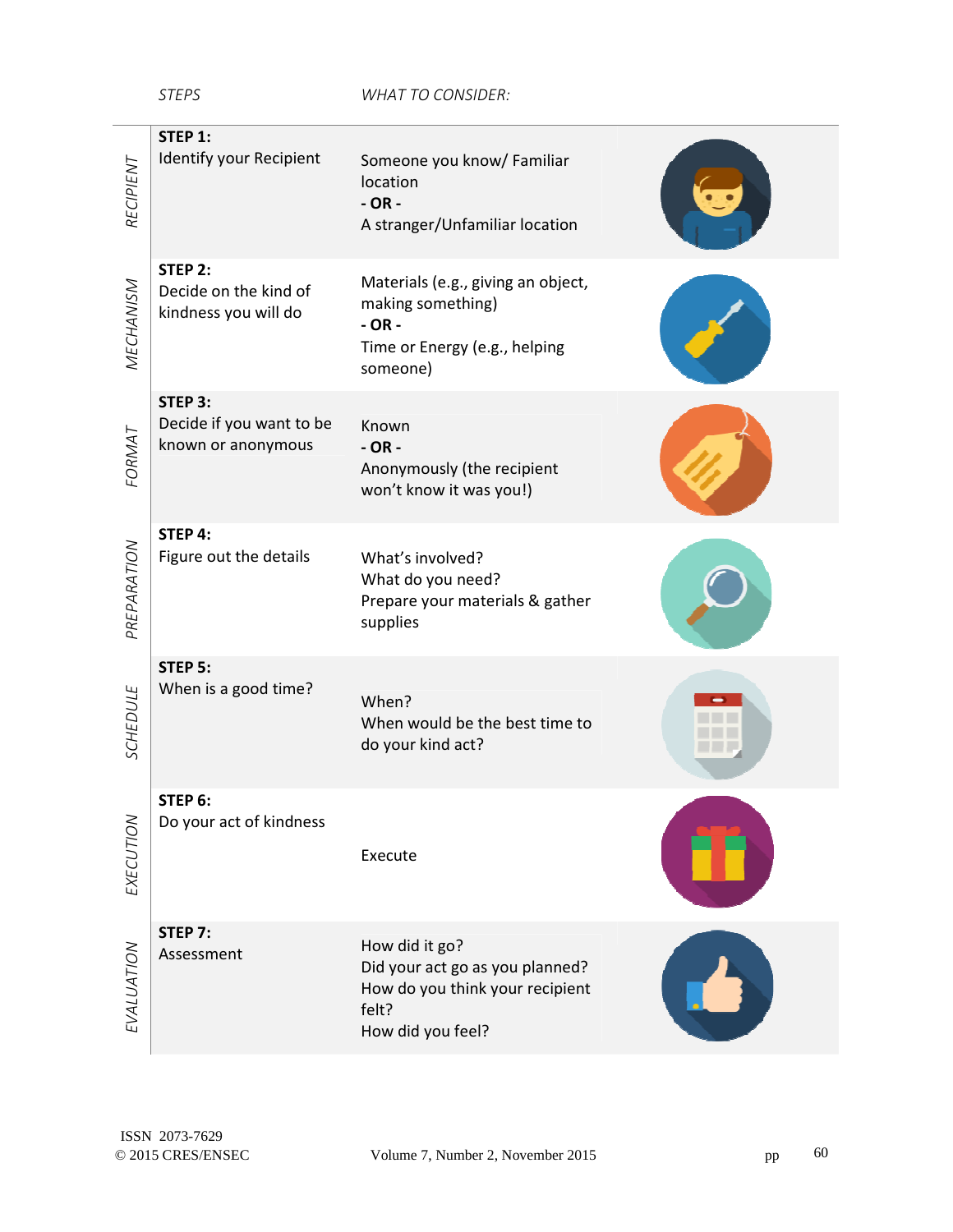Directions: Plan 5 Kindness activities (three that occur within school and two outside of school). Use the following grid to help you plan each of your activities. Do your best to plan DIFFERENT activities (don't repeat). Be creative!

|                  |                                                                 | Kind Act #1 | Kind Act #2 |
|------------------|-----------------------------------------------------------------|-------------|-------------|
| <b>RECIPIENT</b> | <b>STEP 1:</b><br>Identify your<br>Recipient                    |             |             |
| MECHANISM        | STEP 2:<br>Decide on<br>the kind of<br>kindness you<br>will do  |             |             |
| FORMAT           | STEP 3:<br>Decide if you<br>want to be<br>known or<br>anonymous |             |             |
| PREPARATION      | STEP 4:<br>Figure out<br>the details                            |             |             |
| SCHEDULE         | STEP 5:<br>When is a<br>good time?                              |             |             |
| EXECUTION        | STEP 6:<br>Do your act<br>of kindness                           |             |             |
| EVALUATION       | STEP 7:<br>Assessment                                           |             |             |